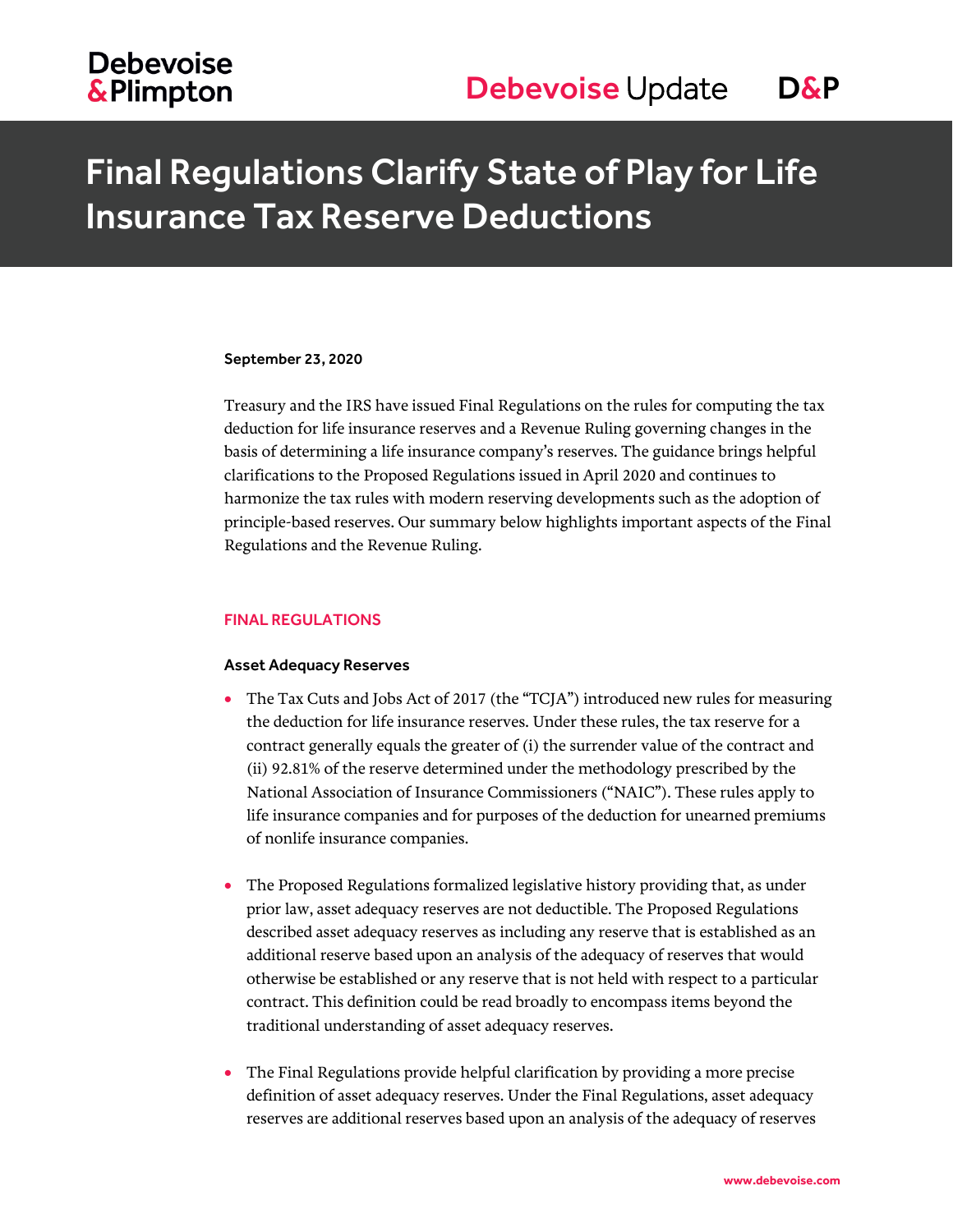# Debevoise & Plimpton

 The preamble to the Final Regulations also reconfirms that, consistent with the legislative history to the TCJA, principle-based reserving ("PBR") methods for life contracts do not contain any asset adequacy reserve component.

**Comment: While the inclusion of "any similar reserve" in the Final Regulations provides the IRS with some flexibility, the removal of the reference to reserves not held with respect to a particular contract and the PBR discussion clarify that the Final Regulations are not seeking to expand the concept of asset adequacy reserves.**

## Future Guidance

 The IRS declined to provide guidance on whether insurance contracts issued by a non-U.S. insurance company and reinsured by a U.S. insurance company should be treated as life insurance or annuity contracts for purposes of the insurance company tax rules even if they do not meet all of the technical U.S. tax qualification requirements for insurance contracts. The treatment of these contracts is relevant to the U.S. reinsurer's own tax position even if the policyholders are not U.S. taxpayers. The IRS indicated that it is continuing to study this area.

### REVENUE RULING 2020-19

- The TJCA modified the Internal Revenue Code to provide that any change in the basis for determining reserves is treated as a change of accounting method. As a result of this change, income and deduction from a change in basis is no longer spread over 10 years, but rather the shorter periods applicable to accounting method changes (presently, deductions from a change in basis are taken into account immediately, but income is taken into account over four years). Moreover, changes in accounting methods require the government's consent.
- To provide guidance on the new rules, the IRS issued Revenue Ruling 2020-19, which includes 10 examples to determine whether the fact patterns constitute a change in basis requiring government approval under the new rules.
- Under the Revenue Ruling, a change in the NAIC methodology for determining a reserve (or erroneous application of reserving methodology) that affects the current and prior years and thus alters the reserve deduction is treated as a change of accounting method that requires consent. Unlike the prior rules, the taxpayer can